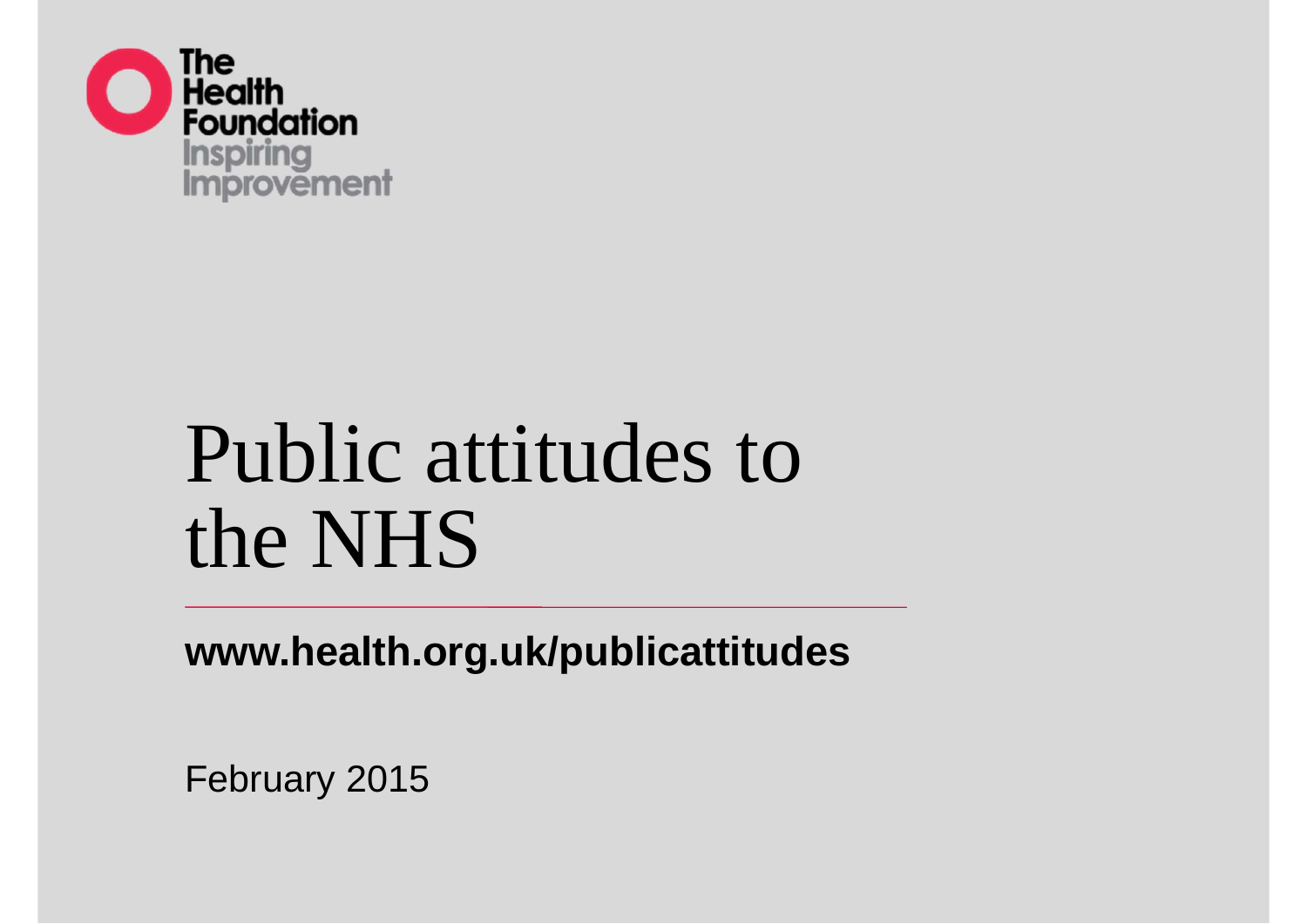

# The British Social Attitudes survey

- Annual survey initiated by NatCen in 1983
- Measures social and political attitudes and moral values
- Random sample of 3000 adults across Britain
- Face-to-face interview
- Range of funding sources: government depts, charities, grants from ESRC and other foundations
- **Health is a key topic**

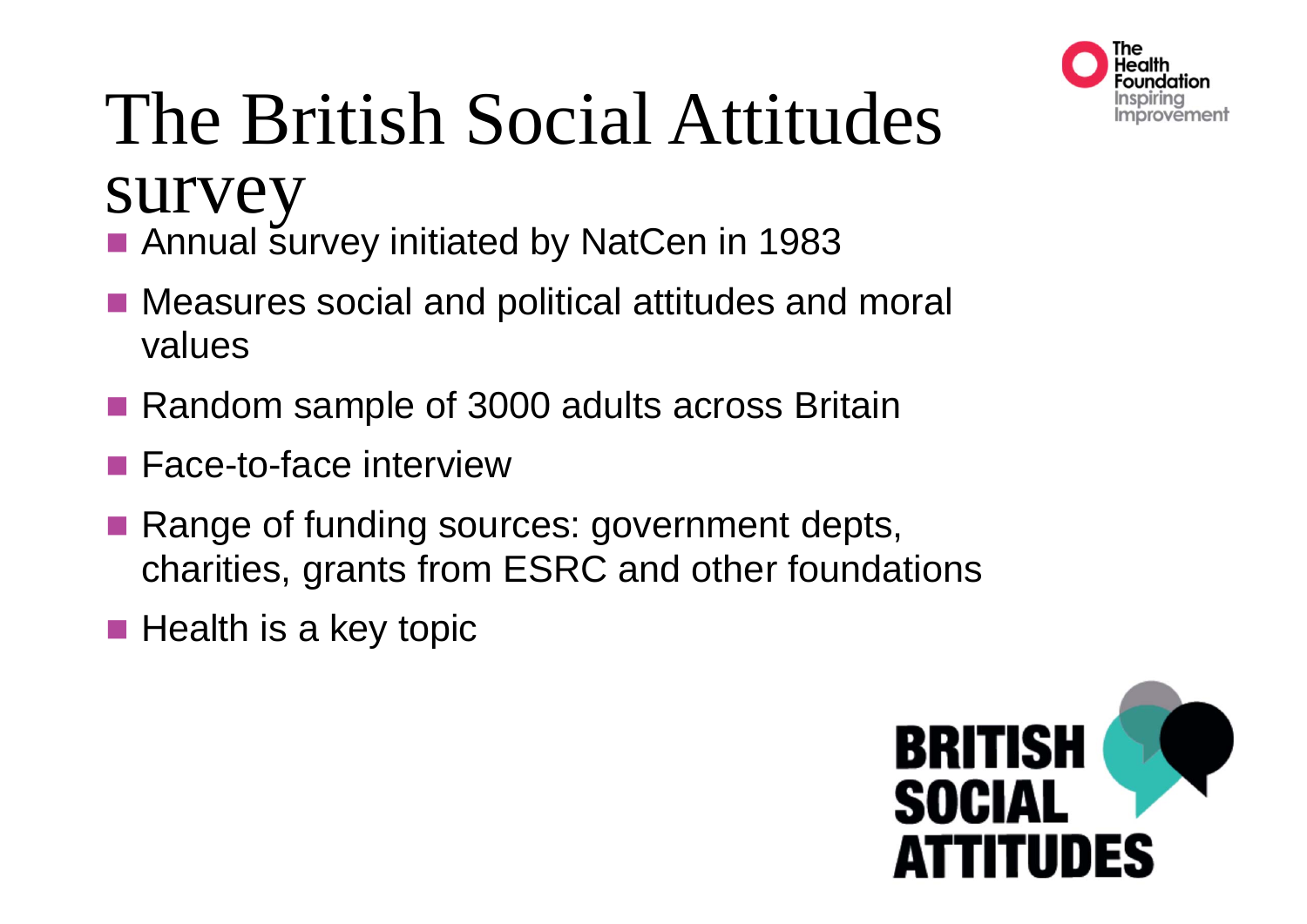

#### **Figure 1. Public spending on health in the UK, in real terms and as a percentage of national income.**



Source: Lloyd T. *Funding overview: Historical trends in the UK*. The Health Foundation, 2015. Note: GDP deflators for 1949/50 to 1954/55 are estimated.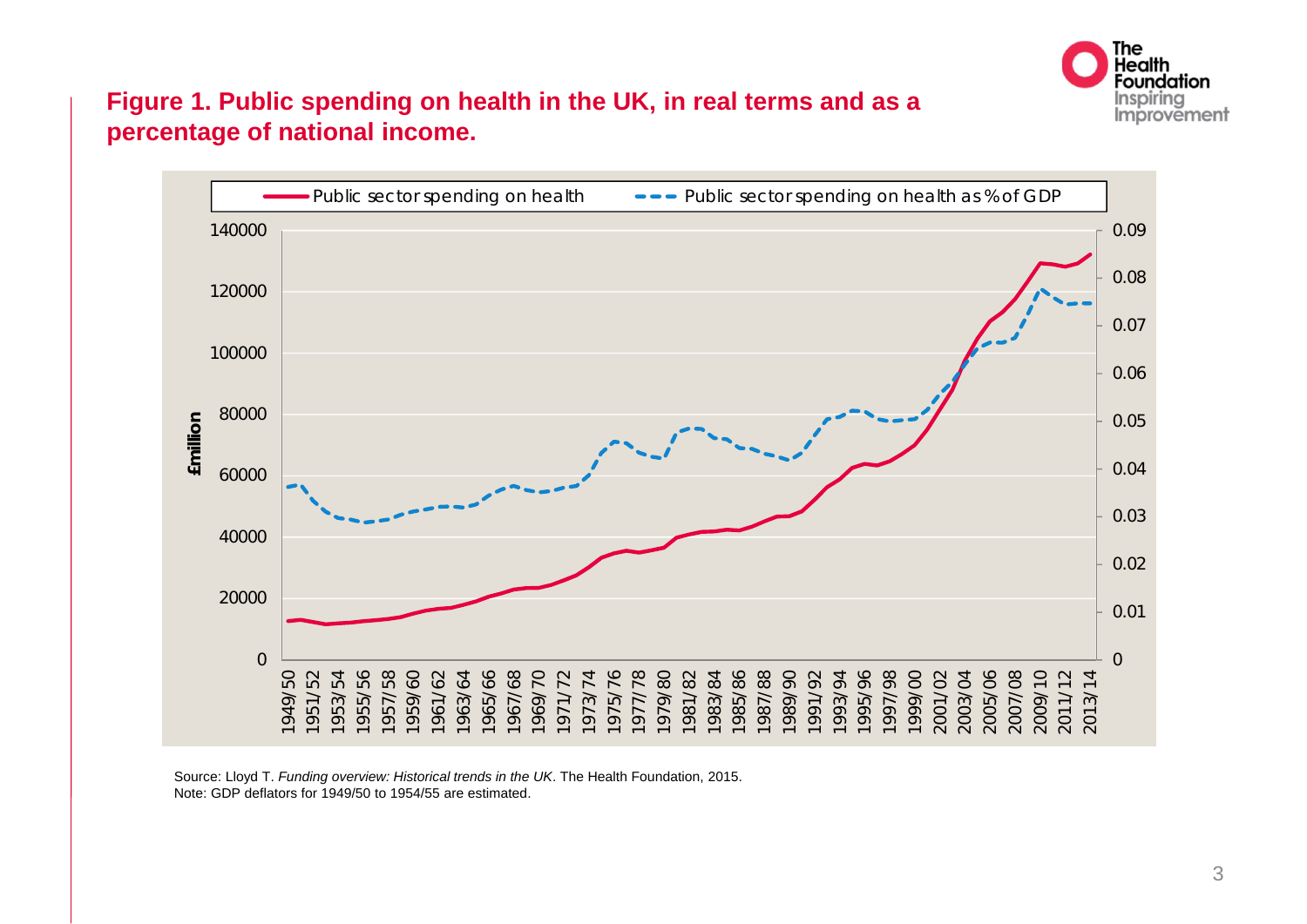

#### **Figure 2. Political party supporter representation in the BSA results**



Unweighted base: 2,878 Maximum margin of error: 1.8%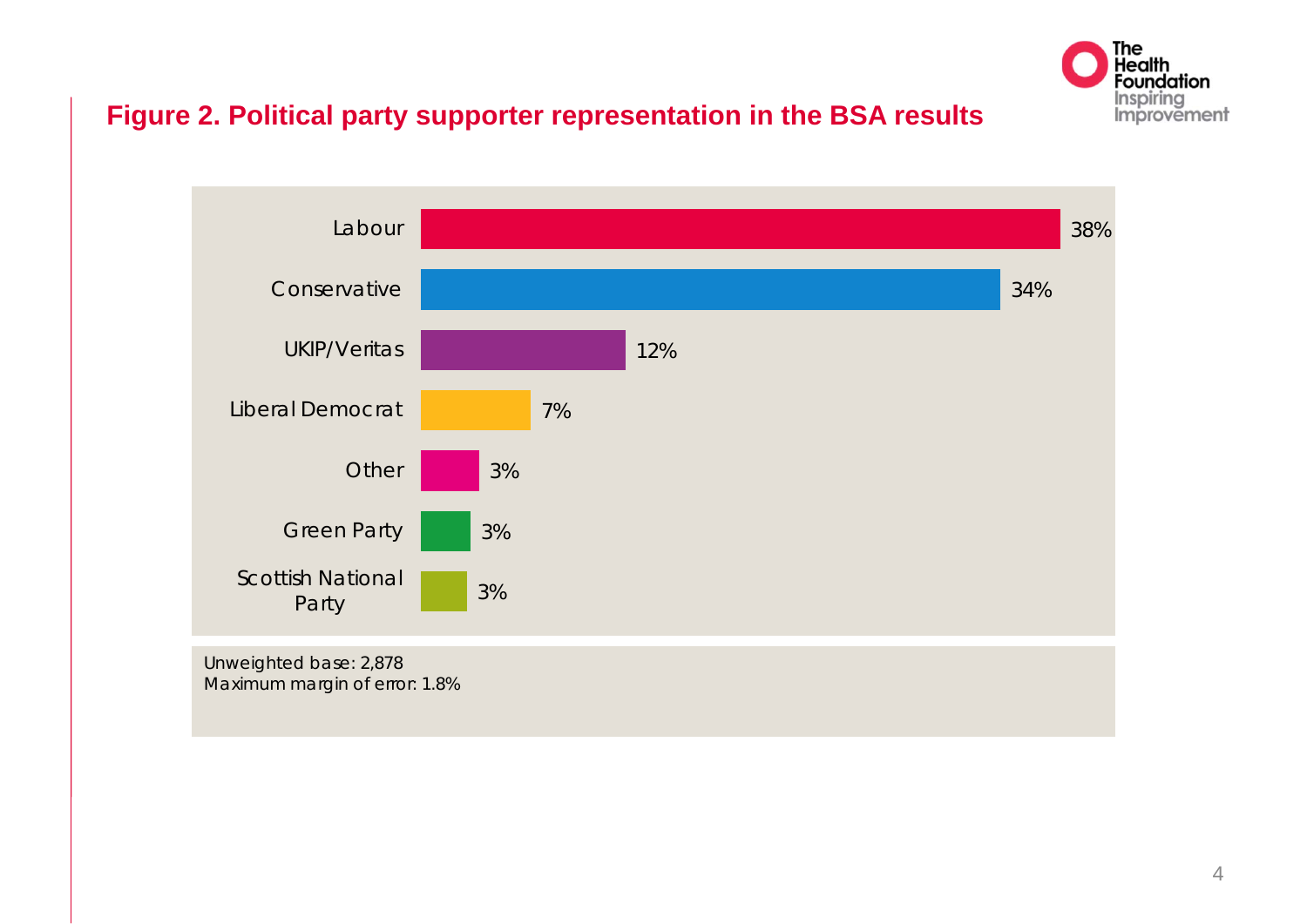

#### **Figure 3. Percentage of population (born before 2001) belonging to each of the four generations since 1961**



Source: ONS population estimates England & Wales: 1838 to 2013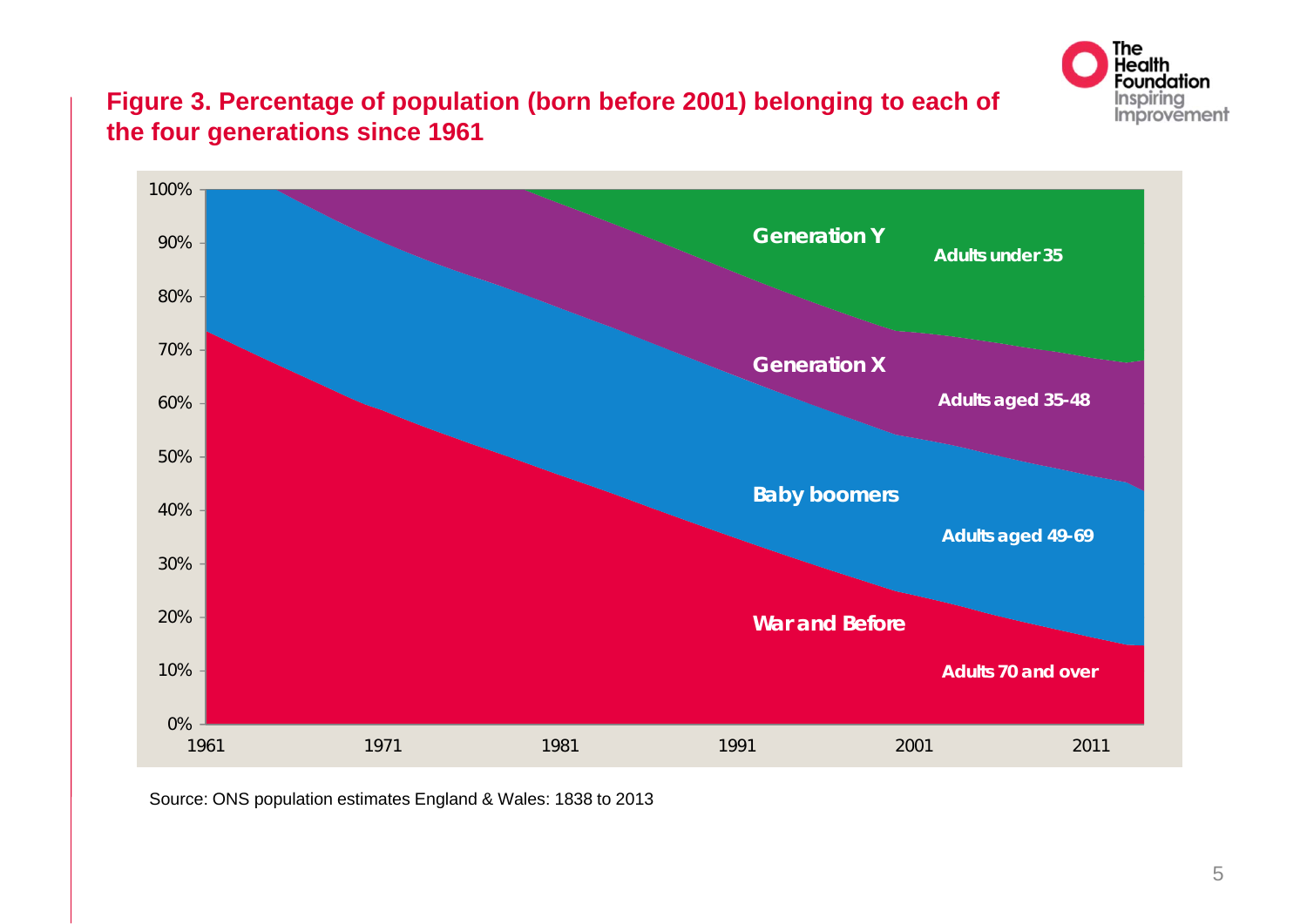

#### **Figure 4. View on whether the government should support a national health system that is tax funded, free at the point of use, and providing comprehensive care for all citizens**

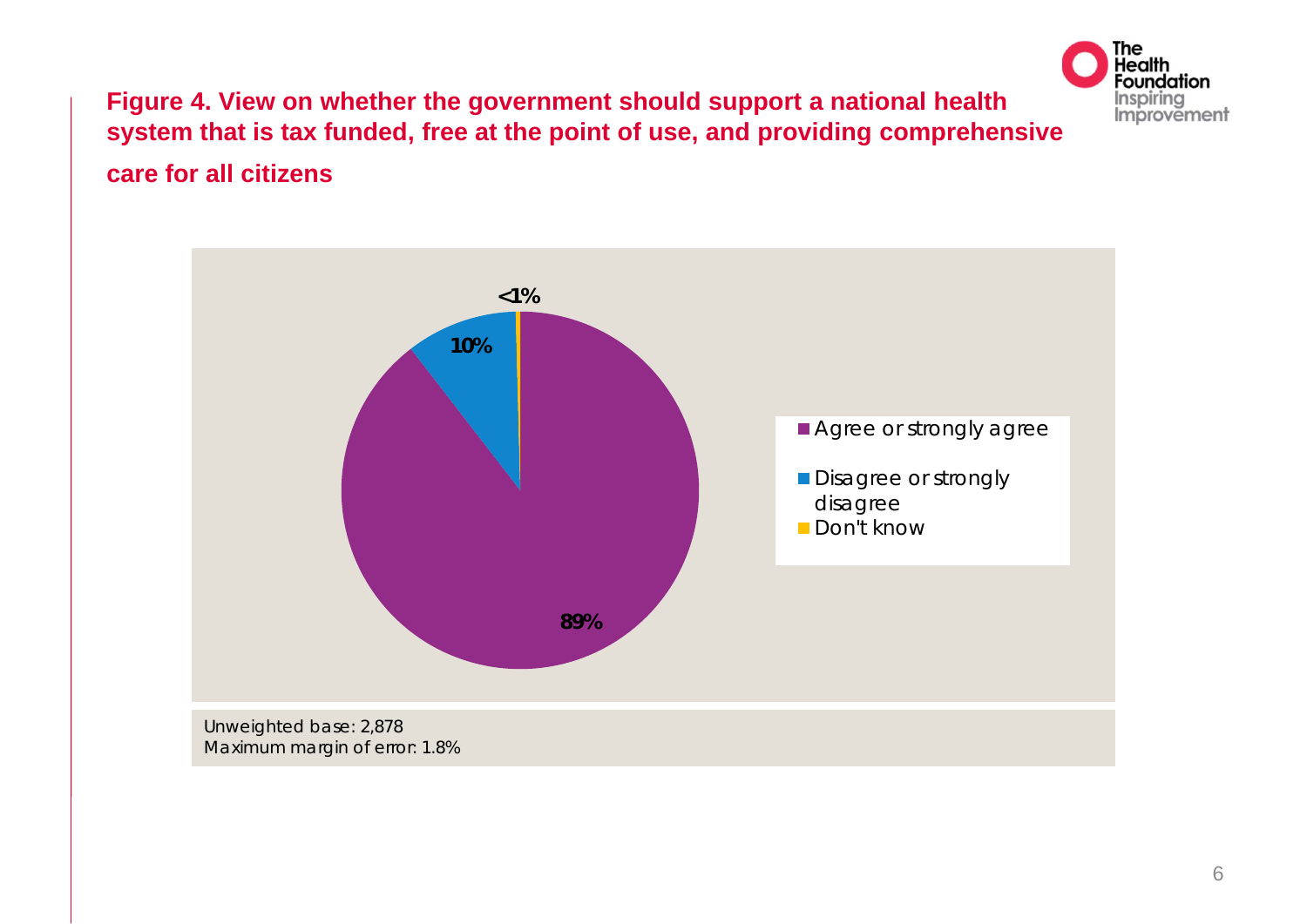

**Figure 5. View on whether the government should support a national health system that is tax funded, free at the point of use, and providing comprehensive care for all citizens, by political party supported**



Unweighted bases: 144-838 Maximum margins of error: Lab 3.4%; Con 3.6%; Lib Dems 8.2%; UKIP 6.0%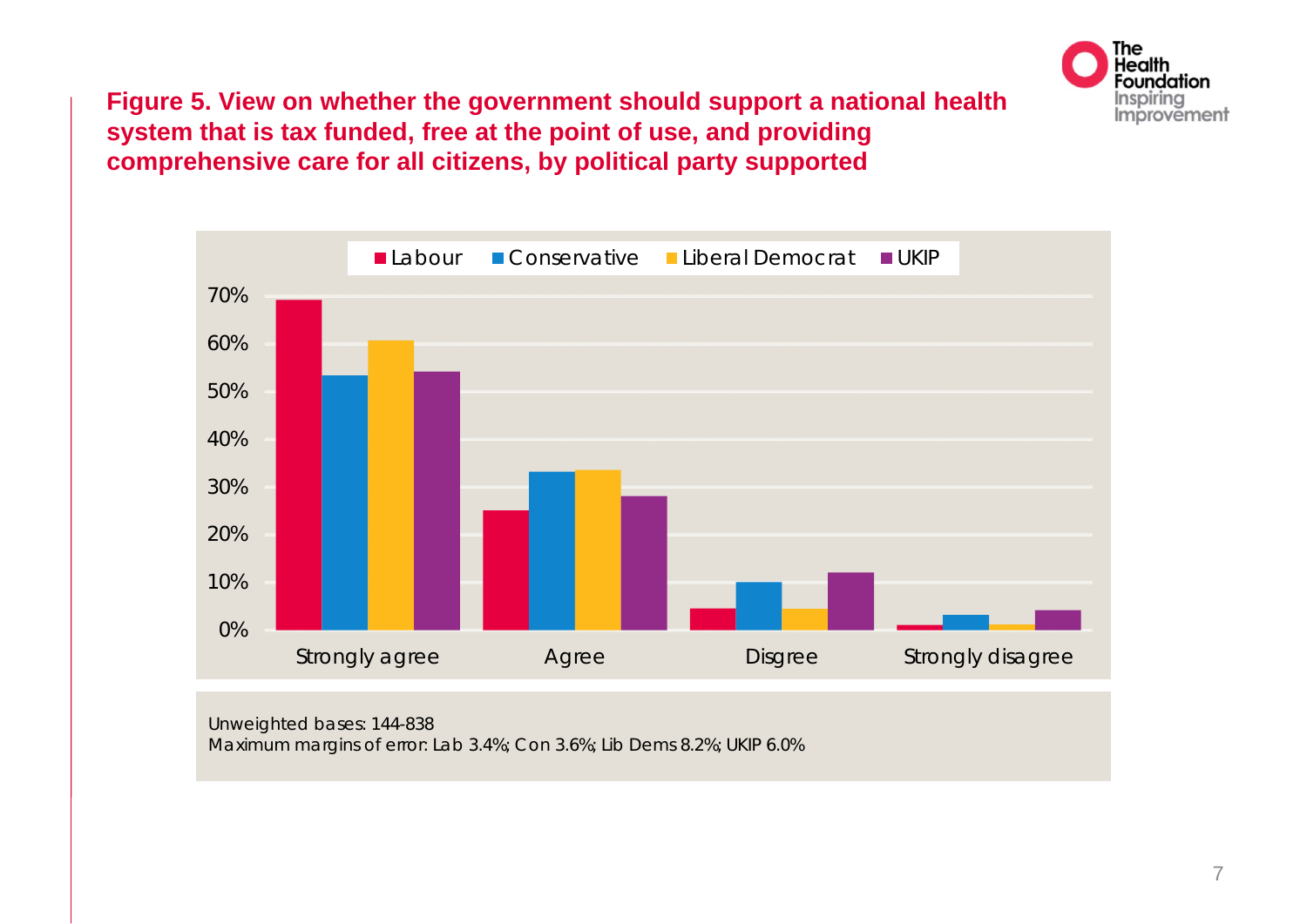

**Figure 6. Percentage of respondents agreeing that the government should support a national health system that is tax funded, free at the point of use, and providing comprehensive care for all citizens**



Maximum margins of error: ENG 2.0%; SCOT 6.0%; WAL 7.6%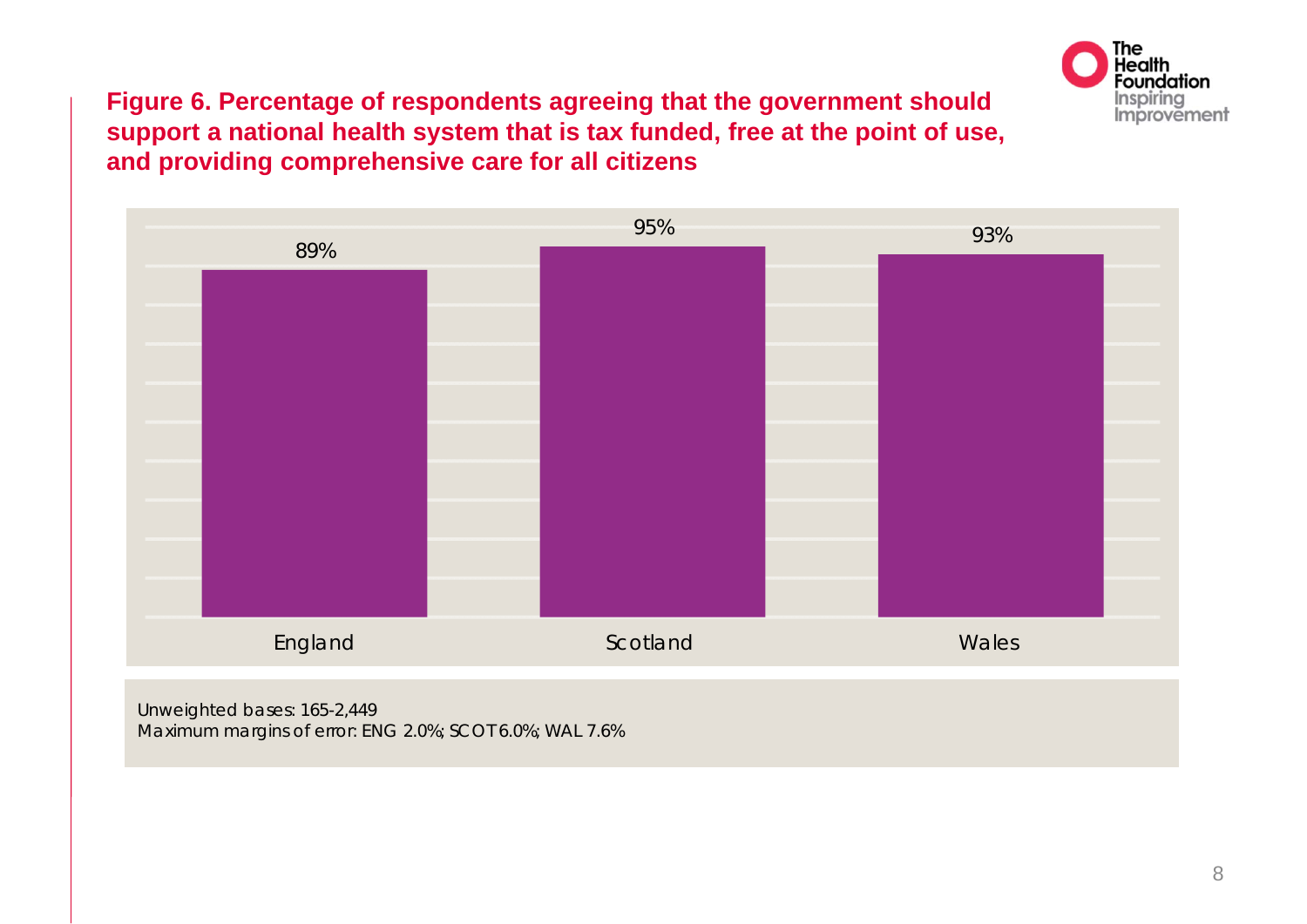

#### **Figure 7. View on how the general standard of care has changed over the last five years**

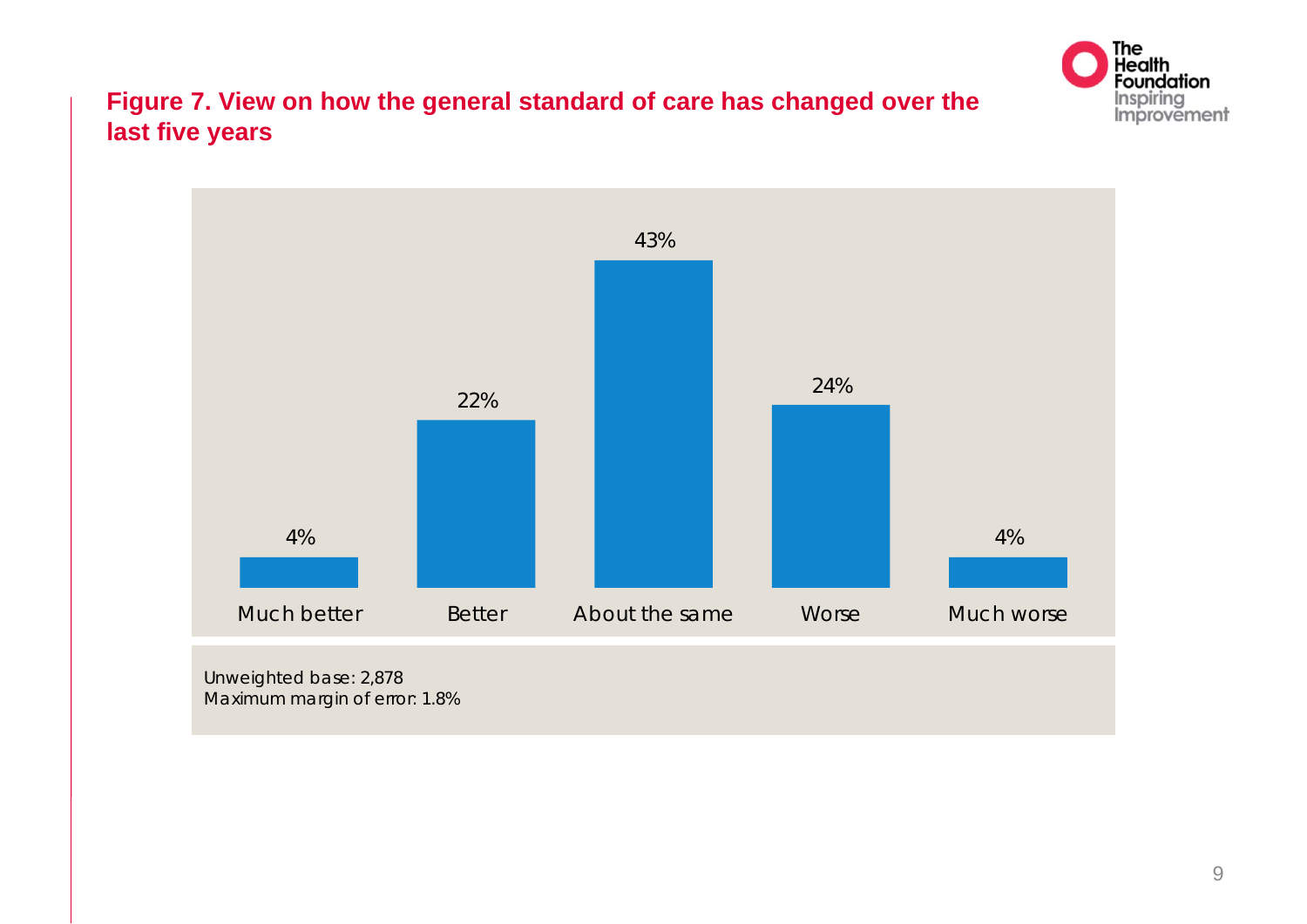

#### **Figure 8. View on how the general standard of care has changed over the last five years, by experience of being an inpatient in the last year or not**



Unweighted bases: 137-612 Maximum margins of error: Yes 8.3%; No 3.9%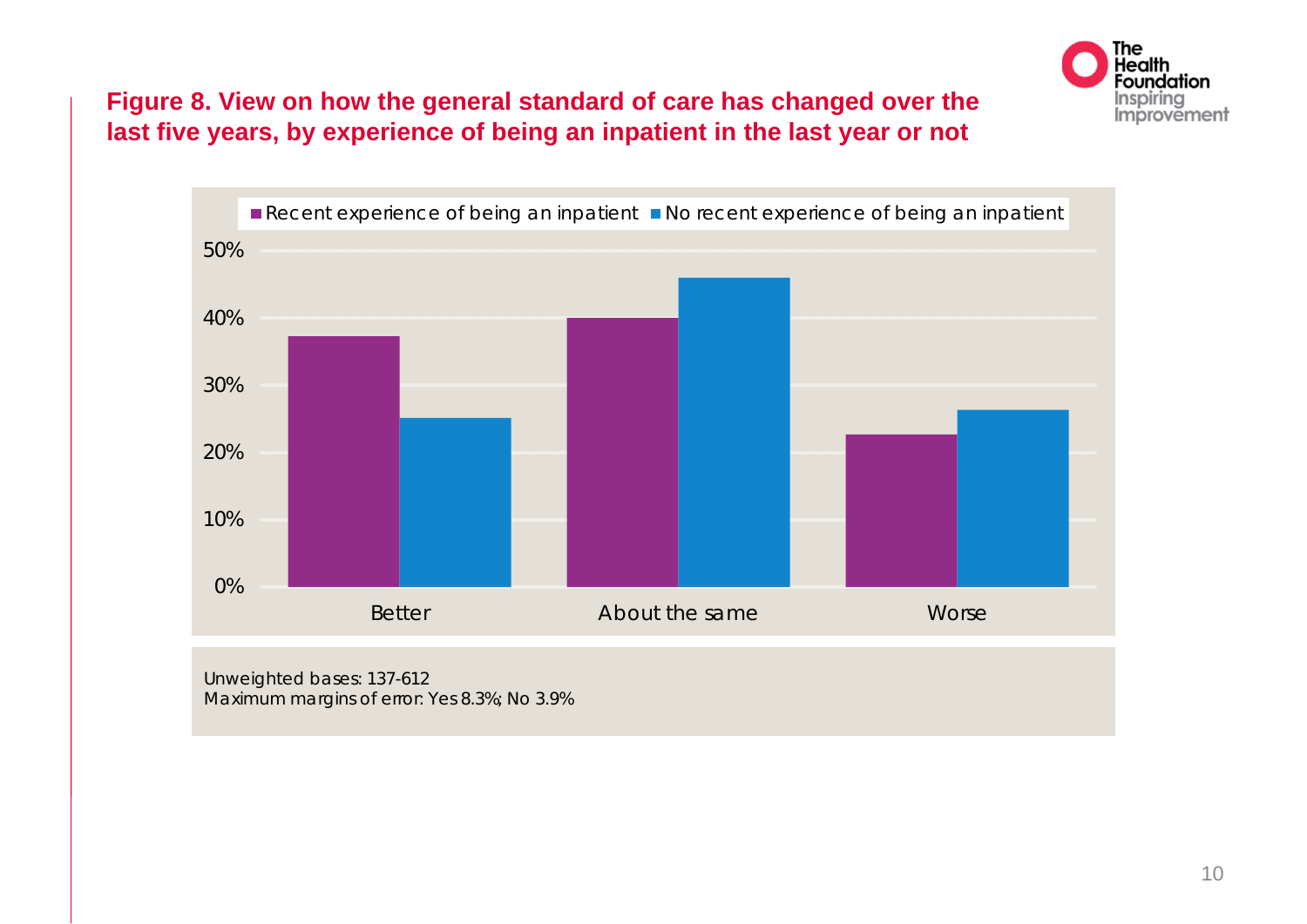

#### **Figure 9. View on where people would like to receive NHS-funded treatment**



Unweighted base: 2878 Maximum margin of error: 1.8%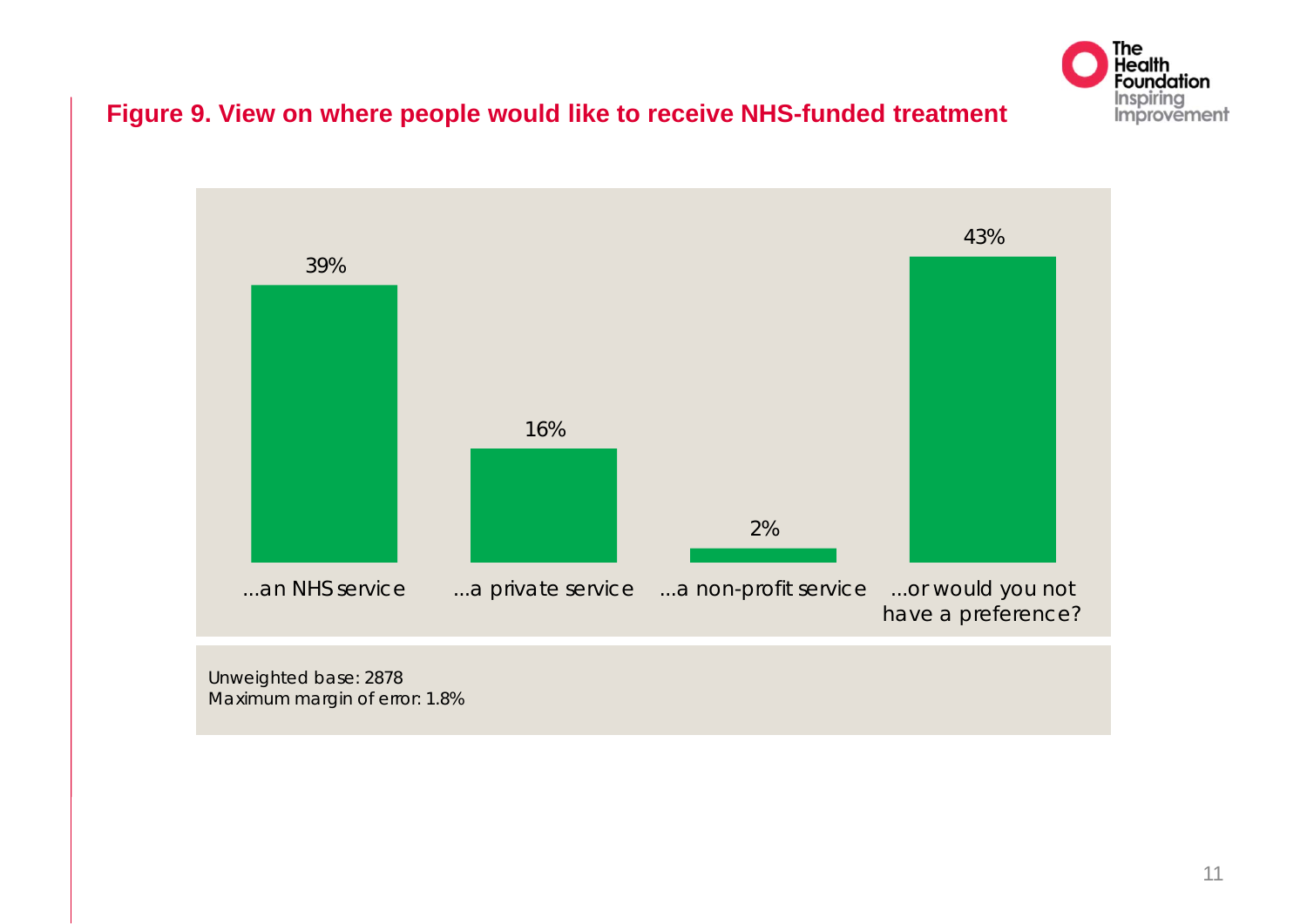

### **Figure 10. View on where people would like to receive NHS-funded treatment, by generation**



Unweighted base: 543-1075 Maximum margins of error: WAB 4.1%%; BB 3.0%; X 3.7%; Y 4.2%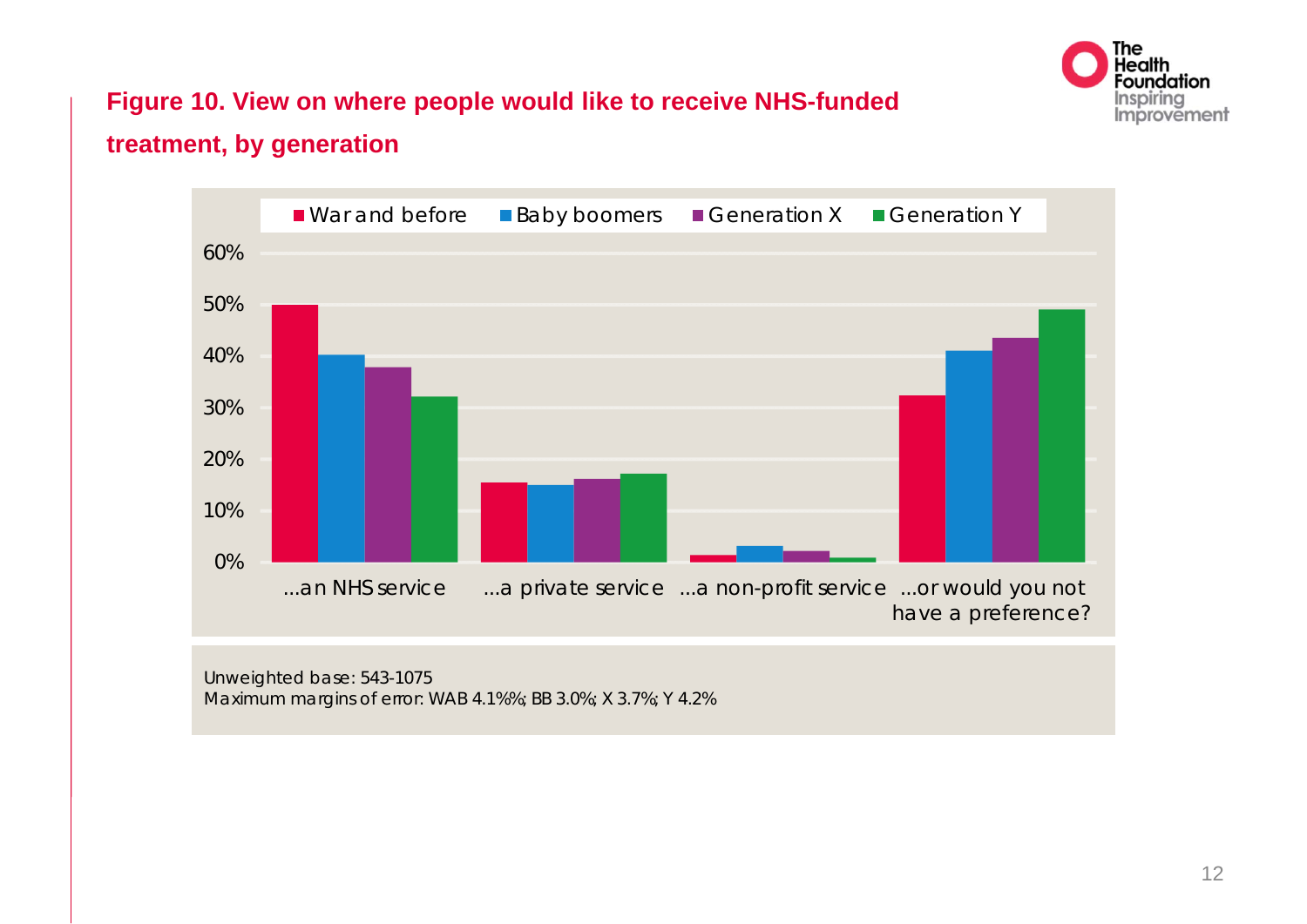

#### **Figure 11. View on where people would like to receive NHS-funded treatment from, by party supported**



Base: 2075 Maximum margins of error: Lab 3.4%; Con 3.6%; Lib Dems 8.2%; UKIP 6.0%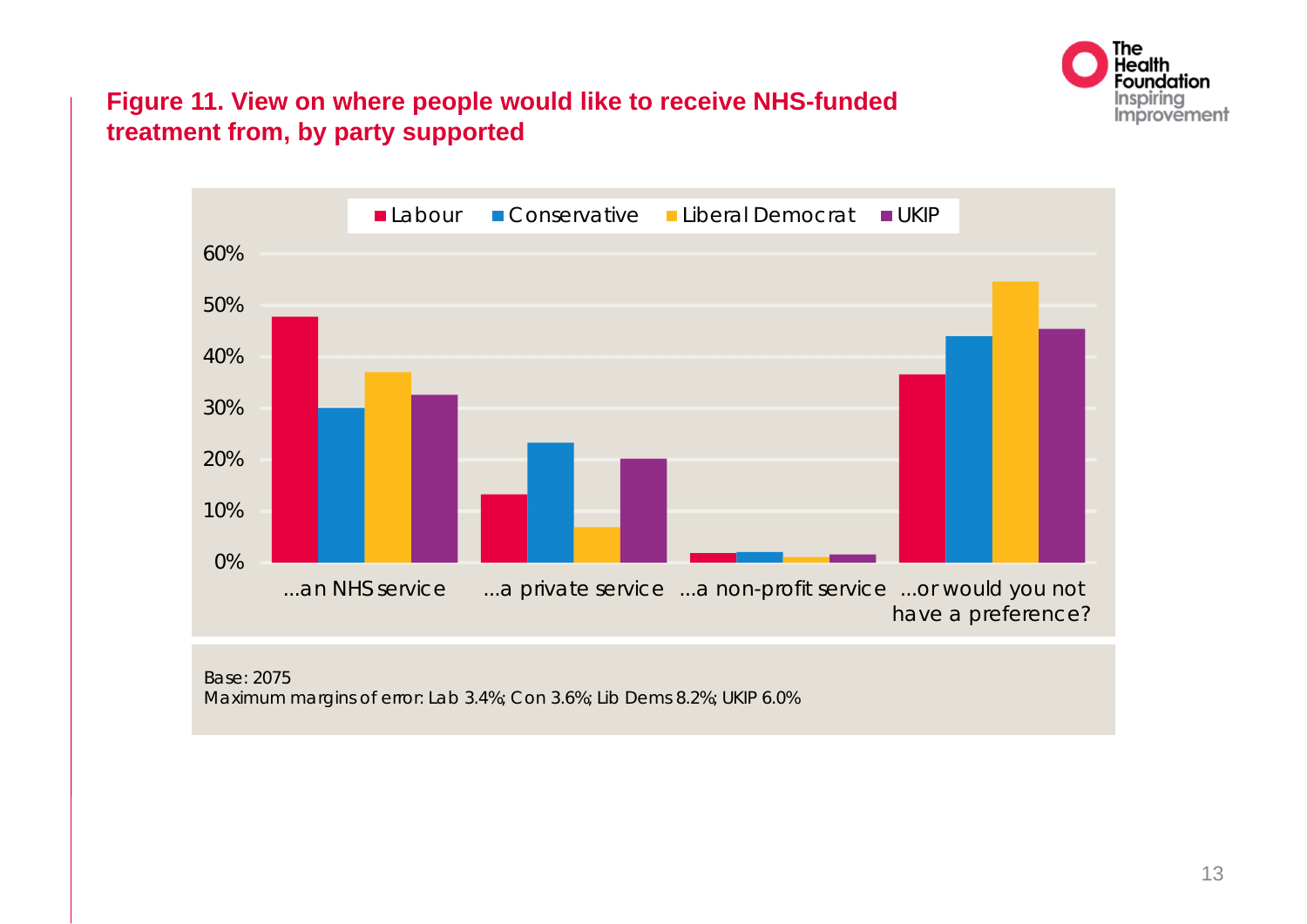

**Figure 12. View on still being happy to be treated in non-NHS organisations even if this meant that your local NHS hospital or clinic was at risk of being closed as a result of people using other providers**

# <u>. . . . . . .</u> **Half would** Half wouldn't

Unweighted base: 506 Maximum marain of error: 4.4%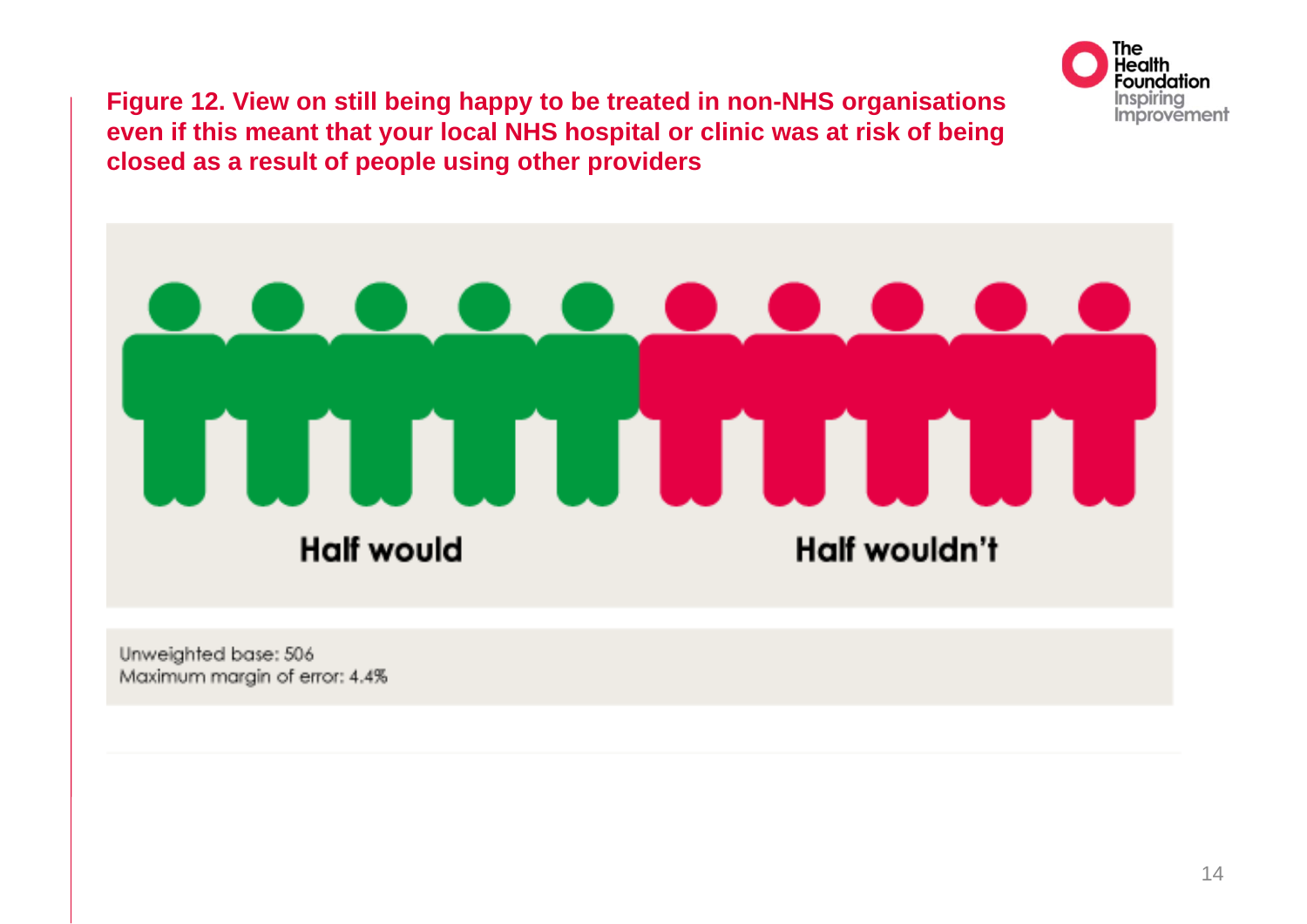

#### **Figure 13. View on the way the NHS uses money**

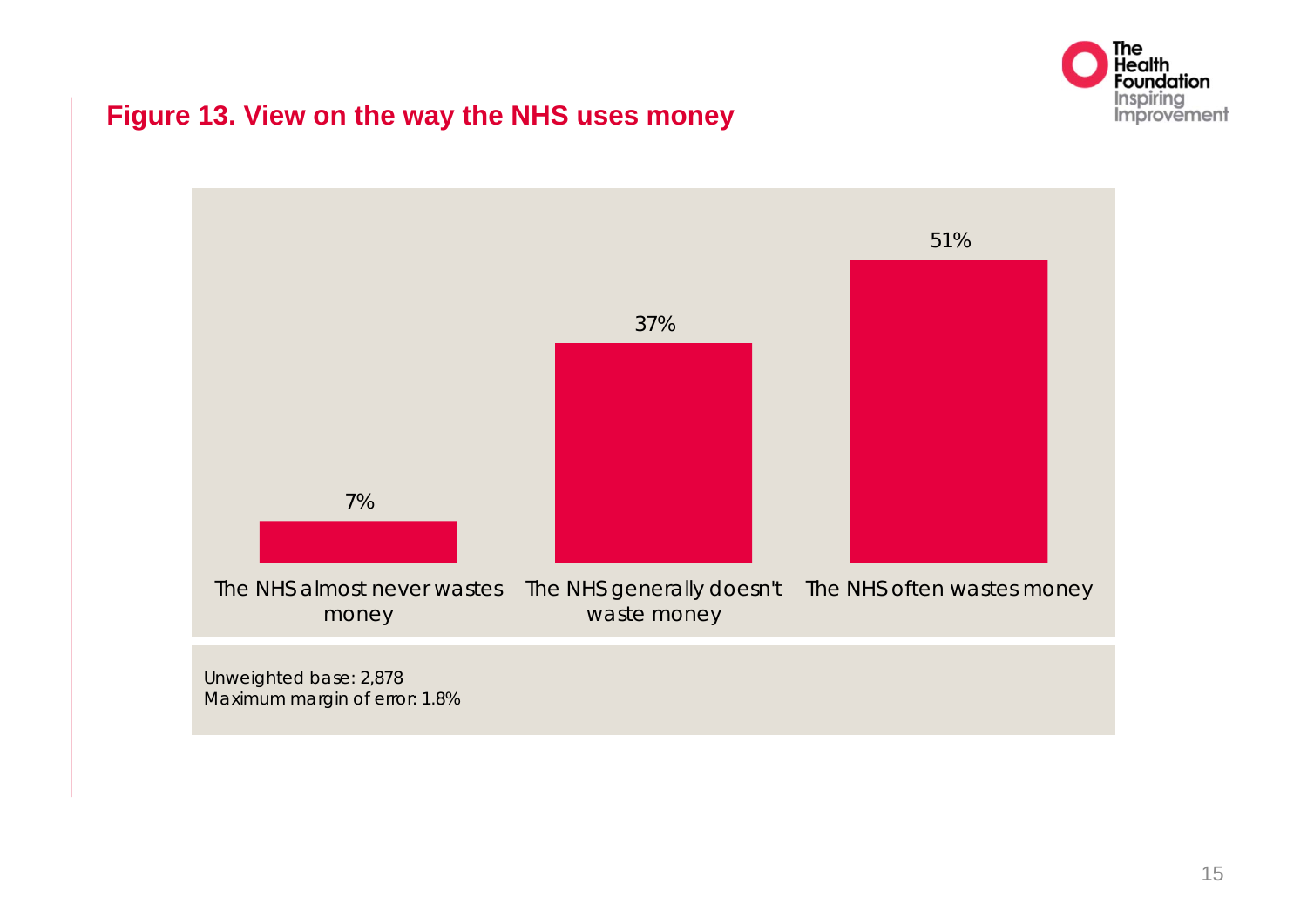

#### **Figure 14. View on the way the NHS uses money, by generation**



Unweighted base: 543-1,075 Maximum margins of error: WAB 4.1%%; BB 3.0%; X 3.7%; Y 4.2%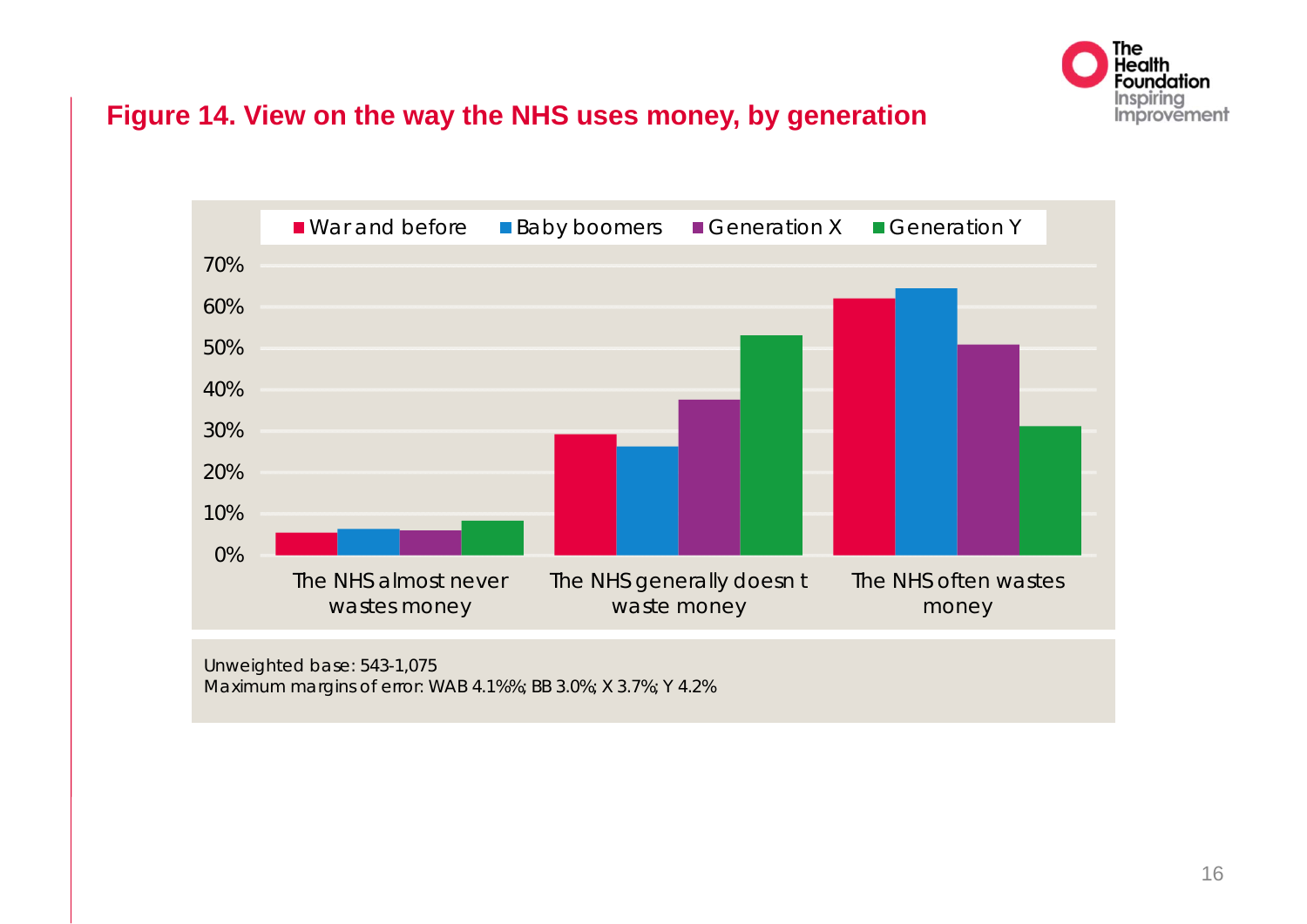

# **Figure 15. Percentage of respondents who think that the NHS often wastes money**



Maximum margins of error: ENG 2.0%; SCOT 6.0%; WAL 7.6%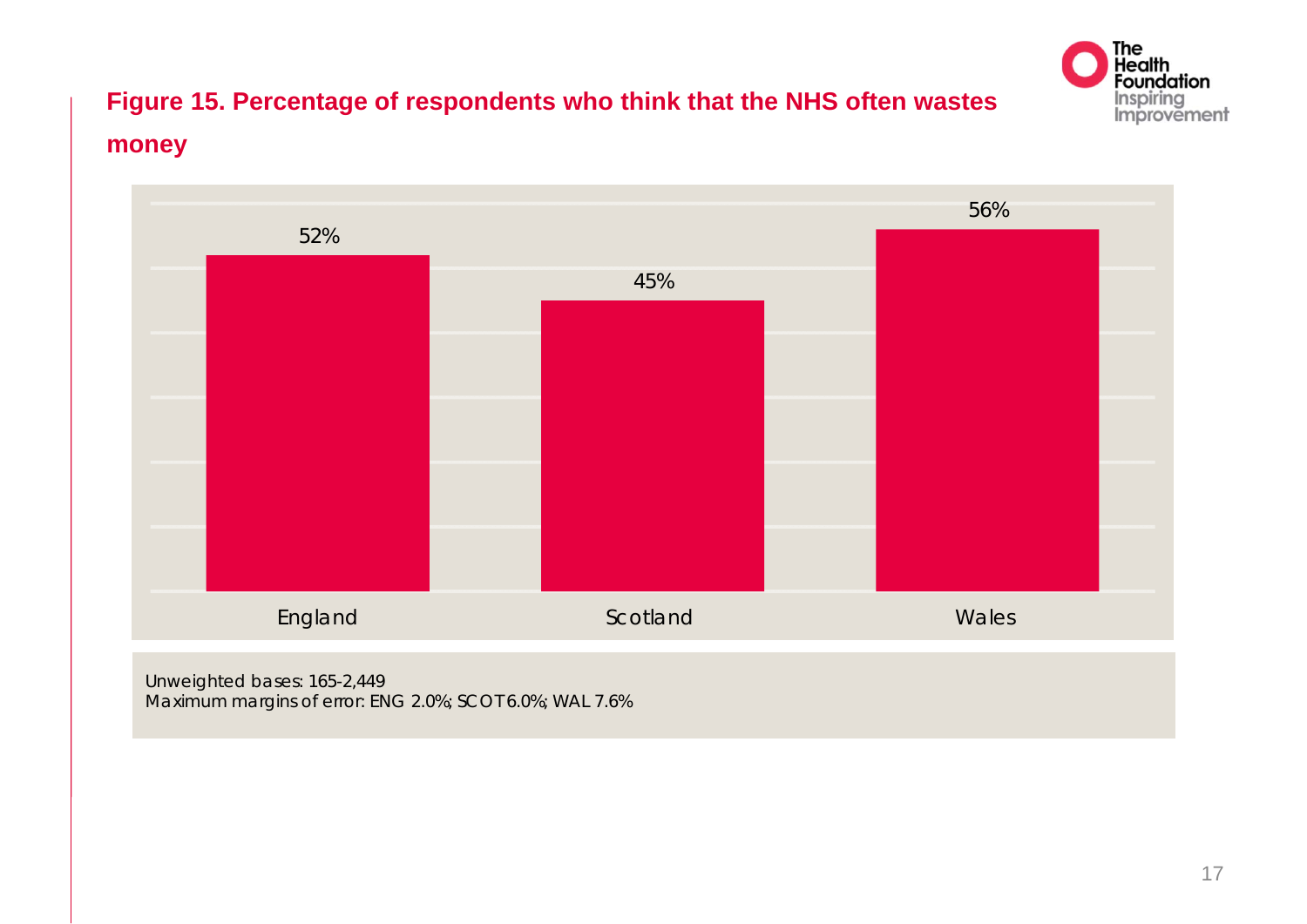

# **Figure 16. Willingness for the government to spend less money on other public services to maintain current NHS services**

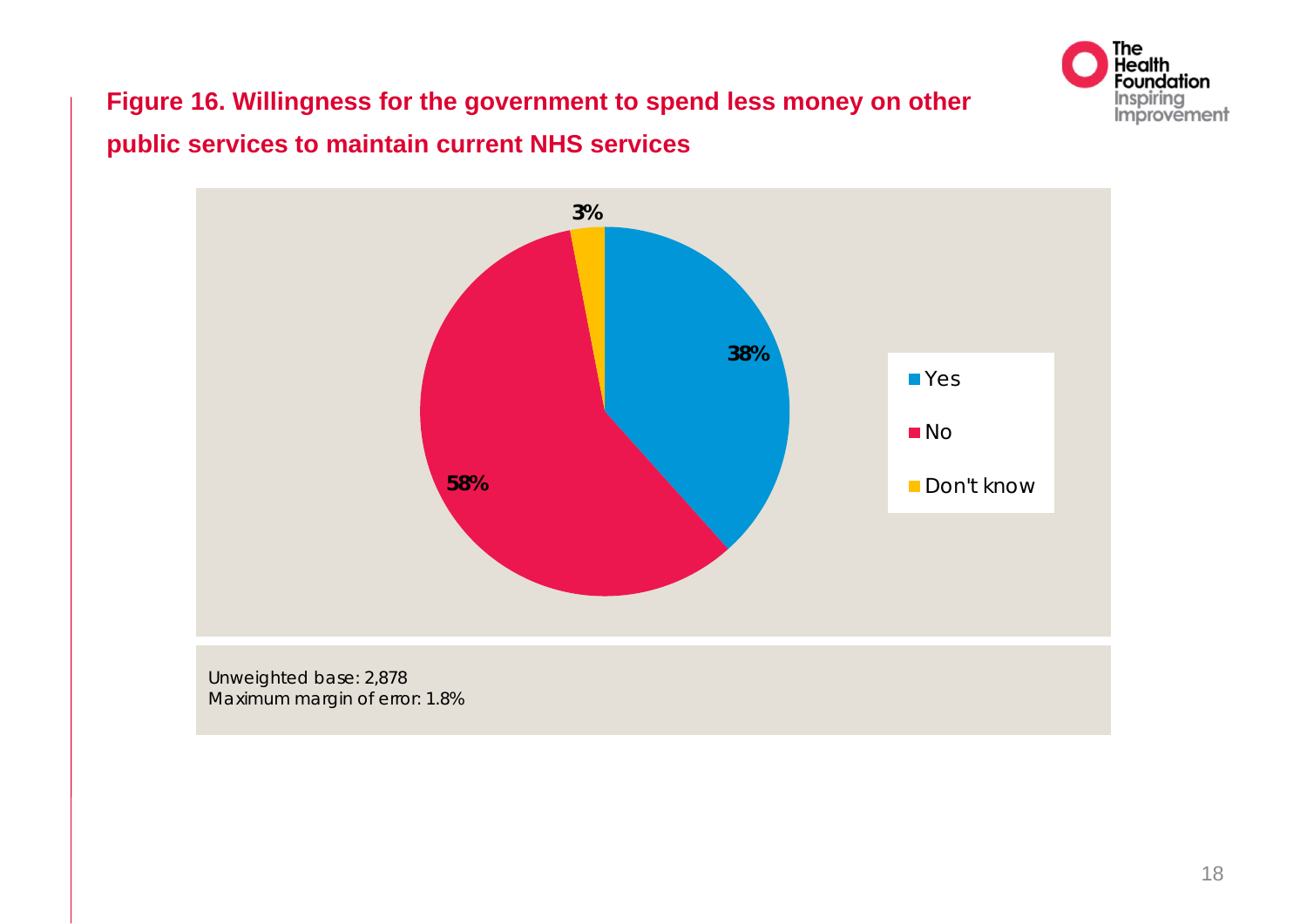

**Figure 17. View on cutting other public services to maintain current NHS services, by views on how often the NHS wastes money**



Unweighted bases: 181-1,563 Maximum margins of error: Often 2.5%; Generally doesn't 3.1%; Almost never 7.3%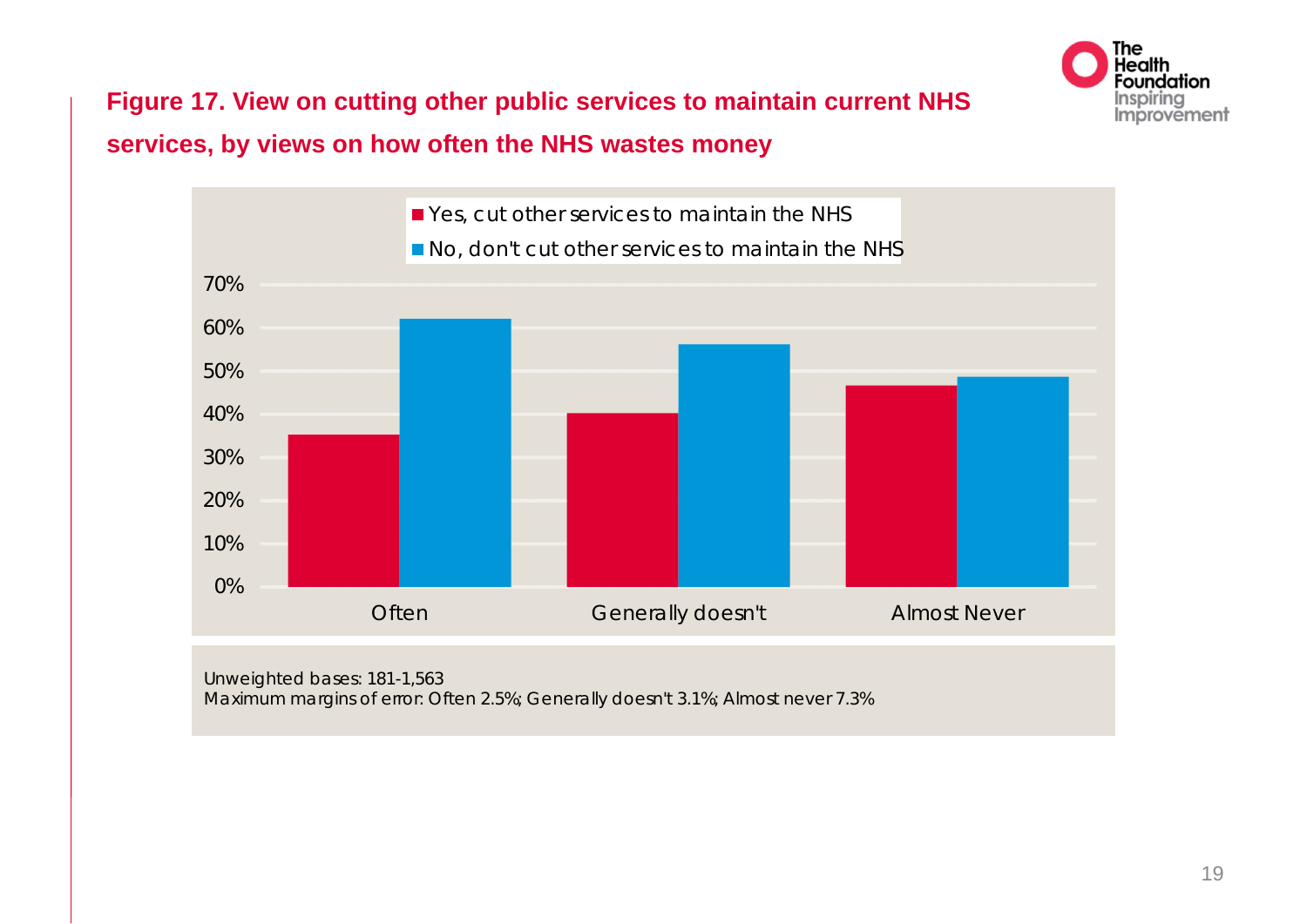

## **Figure 18. View on cutting other public services to maintain current NHS services, by recent experience of being an inpatient in an NHS hospital**



Unweighted bases: 344-612 Maximum margins of error: Has been 8.4%; Hasn't been 4.0%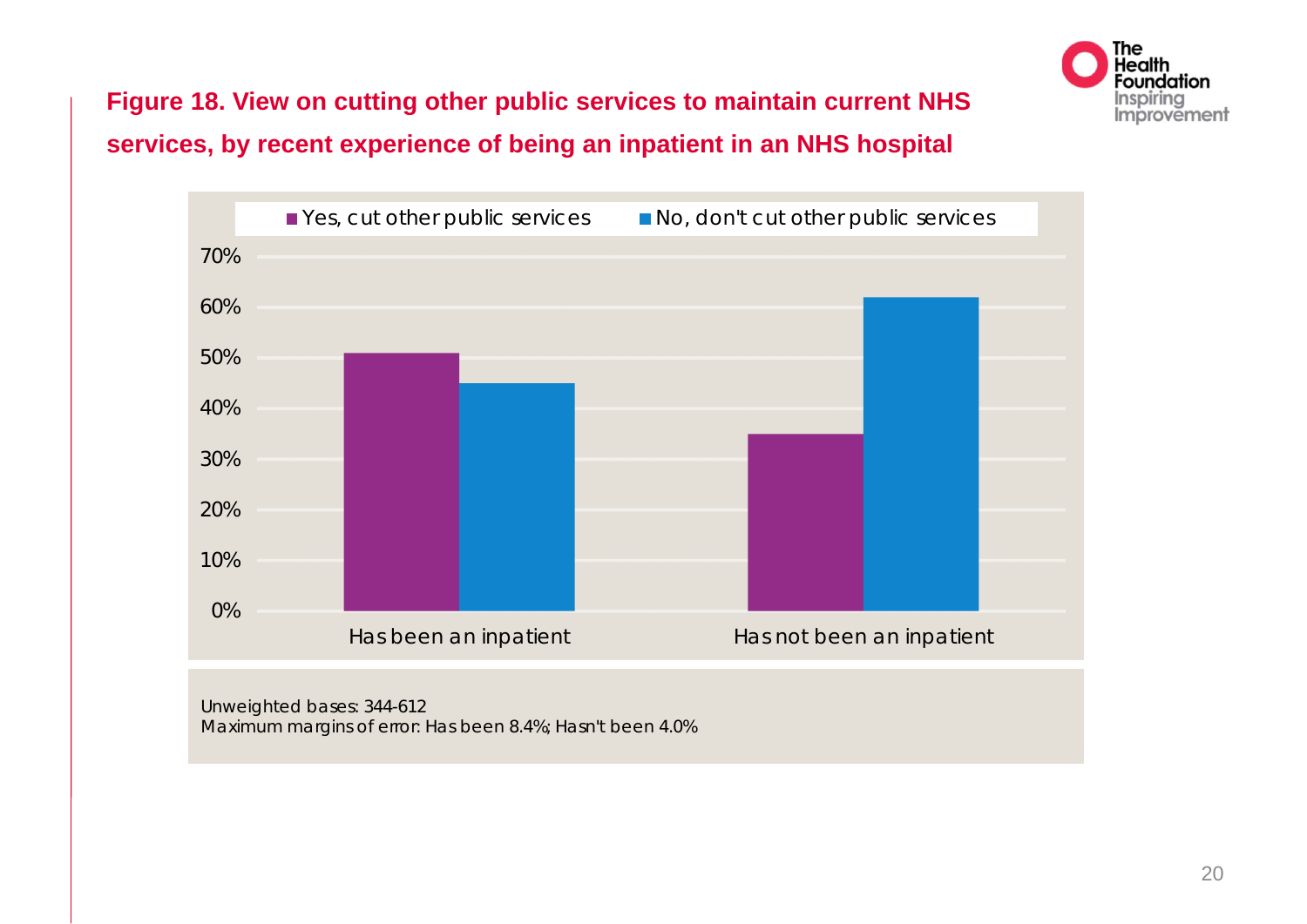

## **Figure 19. Percentage of respondents willing to cut other public services to fund NHS**

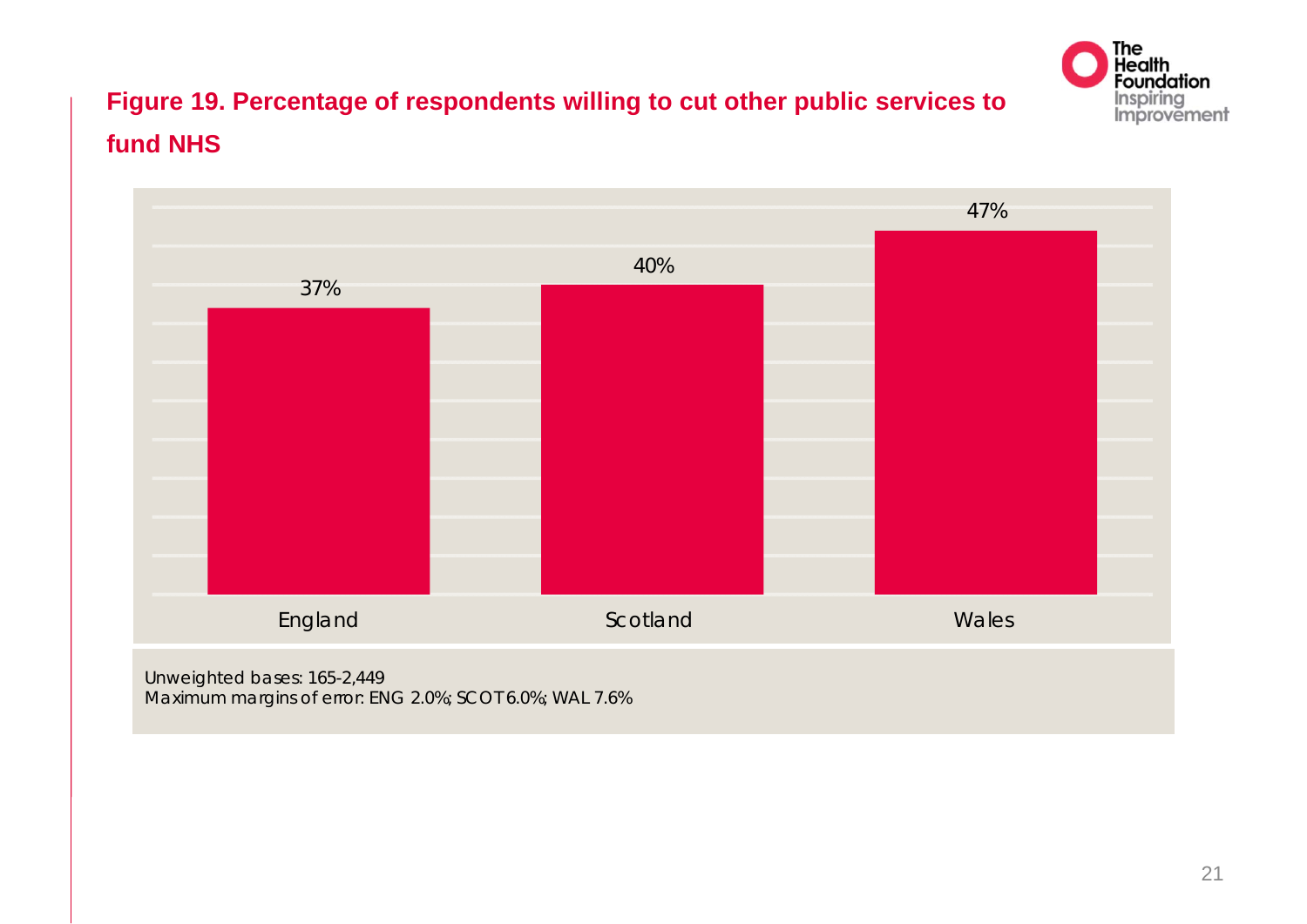

# **Figure 20. Percentage of respondents prepared to travel further away from their home for different types of care**

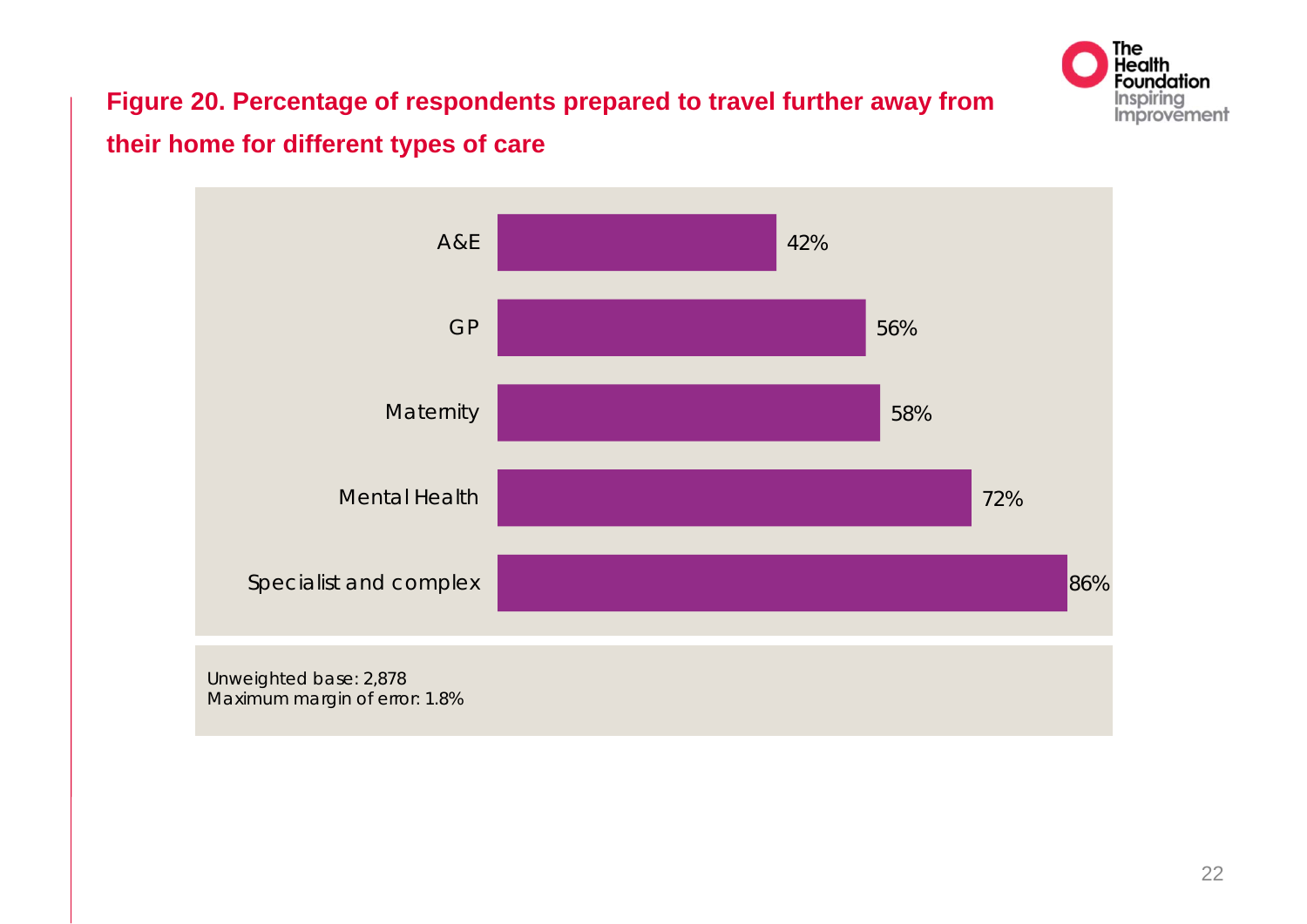

### **Figure 21. Would you still be prepared to travel further away from your home for care if this meant that your local hospital or clinic was at risk of being closed?**

# **45%52%3%TYes** ■No Don't know Unweighted base: 2,878

Maximum margin of error: 1.8%